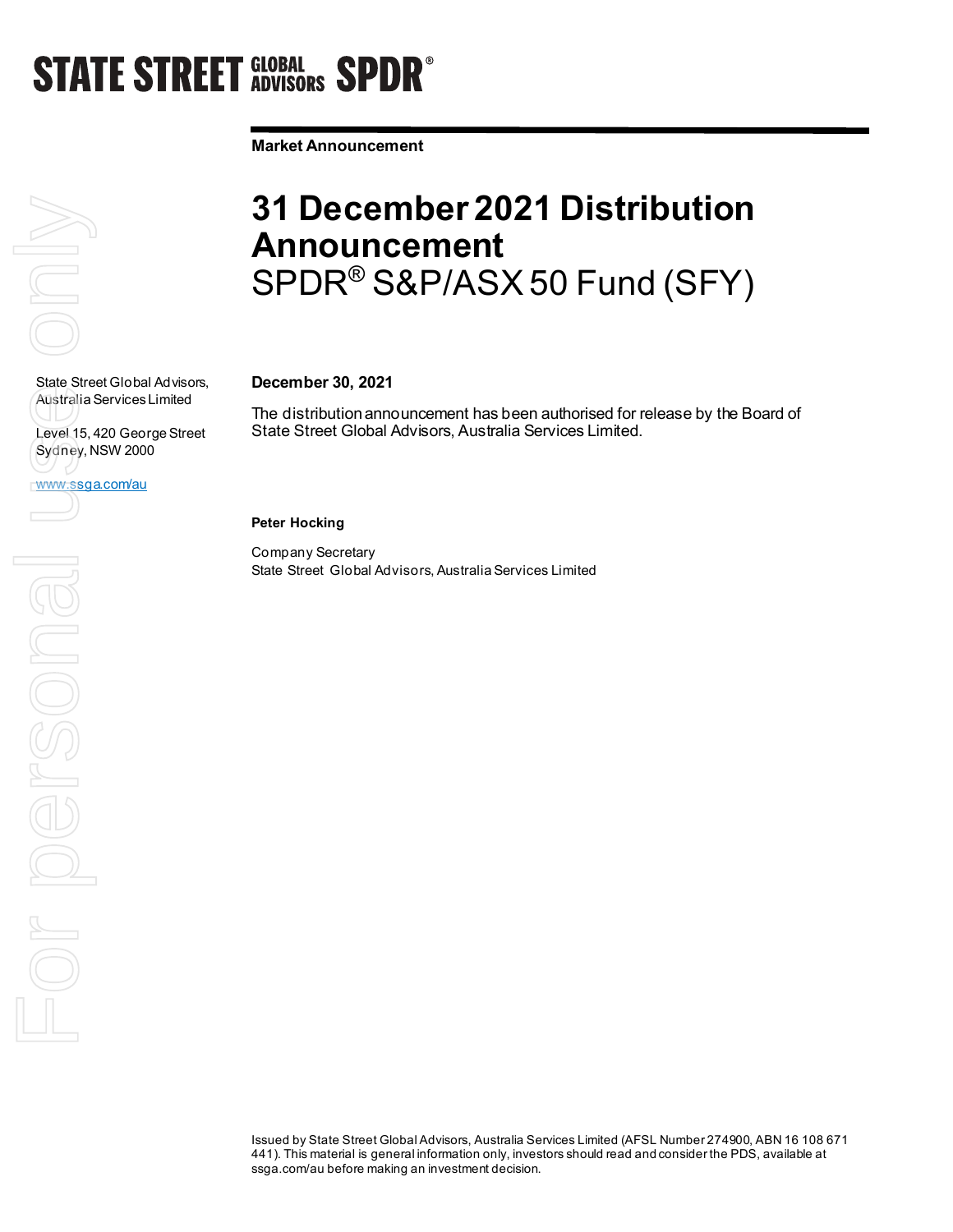# **STATE STREET GLOBAL SPDR<sup>®</sup>**

State Street Global Advisors, Australia Services Limited (ABN 16 108 671 441, AFSL No. 274900) is pleased to announce the following distribution for the SPDR S&P/ASX 50 Fund (SFY) (ARSN 097 712 420) for the period ending 31 December 2021:

**SPDR S&P/ASX 50 Fund –** 41.5635 cents per unit cash distribution plus 15.9380 cents worth of franking credits and 0.0000 cents worth of foreign tax credits.

This distribution is made up of the following components. All figures are percentages of the total distribution.

| <b>Australian Income</b>         | Percentage |
|----------------------------------|------------|
| Interest (subject to NR WHT)     | 2.9427%    |
| Interest (not subject to NR WHT) | $0.0000\%$ |
| Excluded from NCMI               | 0.0120%    |
| <b>NCMI</b>                      | $0.0000\%$ |
| Net Dividends Franked            | 76.1418%   |
| Dividend-Un-Franked              | 1.0715%    |
| Clean building MIT income        | $0.0000\%$ |
| Conduit Foreign Income           | 7.7286%    |
| Other Income                     | 0.0000%    |

#### **Foreign Income**

| Interest         | $0.0000\%$ |
|------------------|------------|
| Modified Passive | $0.0000\%$ |
| Other Income     | 3.6318%    |

#### **Capital Gains Taxable Australian Property**

| Capital Gains - indexation method | 0.0000% |
|-----------------------------------|---------|
| Capital Gains - other method      | 0.0000% |
| Discounted Capital Gains          | 0.0000% |

#### **Capital Gains Non Taxable Australian Property**

| Capital Gains - indexation method | $0.0000\%$ |
|-----------------------------------|------------|
| Capital Gains - other method      | $0.0000\%$ |
| Discounted Capital Gains          | $0.0000\%$ |

#### **Other Non-Assessable Amounts**

| <b>Tax Exempted Amounts</b>    | $0.0000\%$ |
|--------------------------------|------------|
| <b>Tax Free Amounts</b>        | $0.0000\%$ |
| Other Non-Assessable Amount    | 8.4716%    |
| <b>CGT Concessional Amount</b> | $0.0000\%$ |

Issued by State Street Global Advisors, Australia Services Limited (AFSL Number 274900, ABN 16 108 671 441). This material is general information only, investors should read and consider the PDS, available at ssga.com/au before making an investment decision.